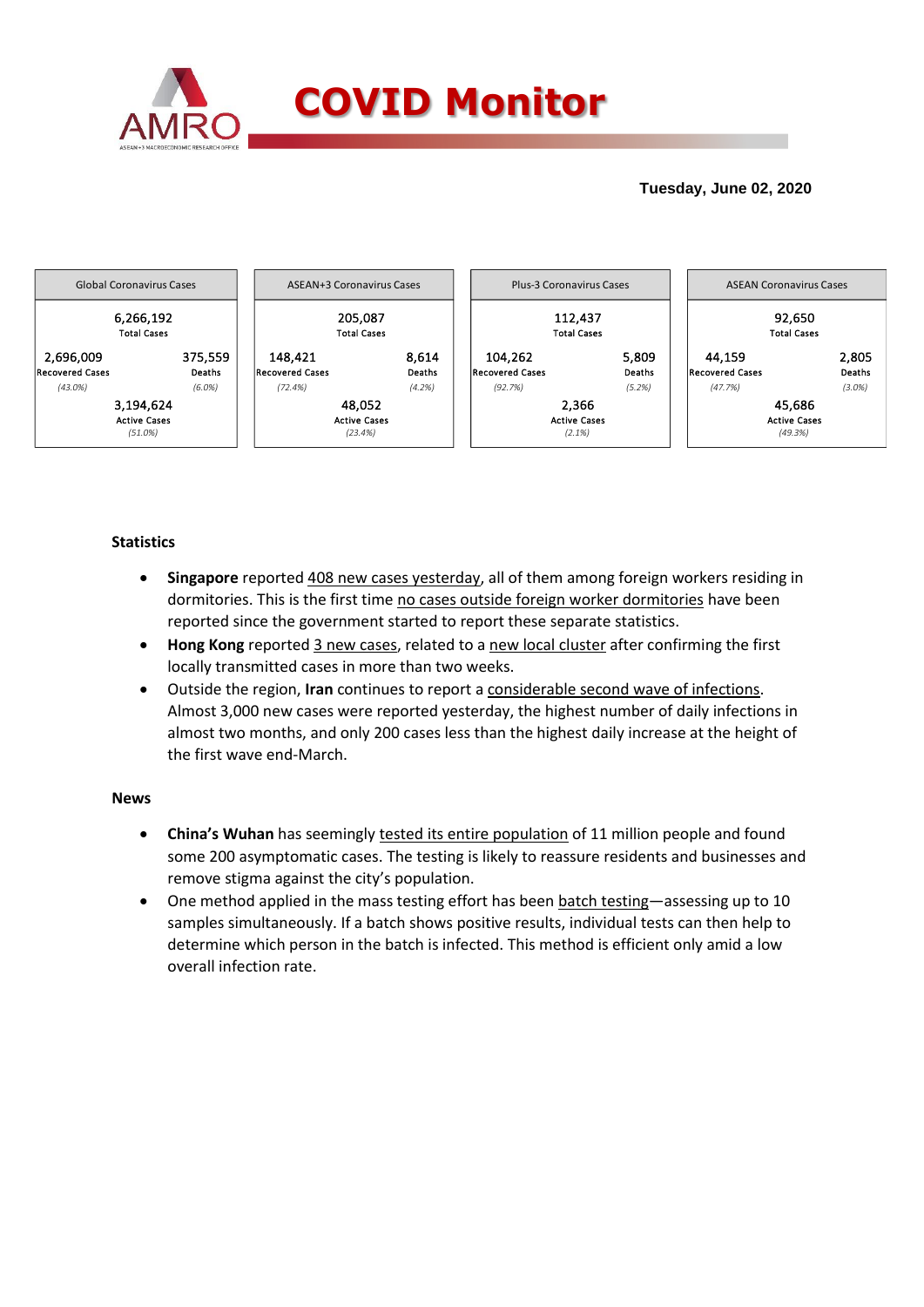

#### Overview of Confirmed COVID-19 Cases

Data as of 1/6/2020

|                      | <b>Total</b> | Cases per 1M   | <b>New</b>              | <b>New Cases</b> | <b>New Cases</b>    | <b>ANew</b>    | ∆% New | <b>Total</b>   | <b>New</b>       | <b>Fatality</b> | <b>Total</b>     | Recovery                 | <b>Active</b>  |
|----------------------|--------------|----------------|-------------------------|------------------|---------------------|----------------|--------|----------------|------------------|-----------------|------------------|--------------------------|----------------|
| Economy              | Cases        | Population     | Cases                   | per 1M Pop.      | $(7$ -day avg $)^1$ | Cases          | Cases  | <b>Deaths</b>  | <b>Deaths</b>    | <b>Rate (%)</b> | <b>Recovered</b> | Rate $(%)2$              | Cases          |
| Global               | 6,266,192    |                | 99,246                  |                  |                     | $-8,683$       | 1.6    | 375,559        | 3,524            | 6.0             | 2,696,009        | 43.0                     | 3,194,624      |
| ASEAN+3              | 205,087      |                | 1,552                   |                  |                     | $-677$         | 0.8    | 8,614          | 34               | 4.2             | 148,421          | 72.4                     | 48,052         |
| Plus-3               | 112,437      |                | 82                      |                  |                     | -6             | 0.1    | 5,809          | $\overline{2}$   | 5.2             | 104,262          | 92.7                     | 2,366          |
| ASEAN                | 92,650       |                | 1,470                   |                  |                     | $-671$         | 1.6    | 2,805          | 32               | 3.0             | 44,159           | 47.7                     | 45,686         |
|                      |              |                |                         |                  |                     |                |        |                |                  |                 |                  |                          |                |
| China                | 83,022       | 59             | 5                       | 0.0              |                     | $-11$          | 0.0    | 4,634          | $\mathsf 0$      | 5.6             | 78,316           | 94.3                     | 72             |
| Hong Kong, China     | 1,087        | 142            | $\overline{\mathbf{3}}$ | 0.4              |                     | $\mathbf{1}$   | 0.3    | $\overline{4}$ | $\mathbf 0$      | 0.4             | 1,037            | 95.4                     | 46             |
| Japan                | 16,787       | 133            | 36                      | 0.3              |                     | $\mathbf{1}$   | 0.2    | 899            | $1\,$            | 5.4             | 14,463           | 86.2                     | 1,425          |
| Korea                | 11,541       | 222            | 38                      | 0.7              |                     | 3              | 0.3    | 272            | $\mathbf{1}$     | 2.4             | 10,446           | 90.5                     | 823            |
|                      |              |                |                         |                  |                     |                |        |                |                  |                 |                  |                          |                |
| Indonesia            | 26,940       | 100            | 467                     | 1.7              |                     | $-233$         | 1.8    | 1,641          | 28               | 6.1             | 7,637            | 28.3                     | 17,662         |
| Malaysia             | 7,857        | 237            | 38                      | 1.1              |                     | $-19$          | 0.5    | 115            | $\mathbf 0$      | 1.5             | 6,404            | 81.5                     | 1,338          |
| Philippines          | 18,638       | 169            | 552                     | 5.0              |                     | $-310$         | 3.1    | 960            | 3                | 5.2             | 3,979            | 21.3                     | 13,699         |
| Singapore            | 35,292       | 6,189          | 408                     | 71.6             |                     | $-110$         | 1.2    | 24             | $\mathbf{1}$     | 0.1             | 22,466           | 63.7                     | 12,802         |
| Thailand             | 3,082        | 45             | 1                       | 0.0              |                     | $-3$           | 0.0    | 57             | $\mathsf 0$      | 1.8             | 2,965            | 96.2                     | 60             |
| Brunei Darussalam    | 141          | 313            | $\mathbf 0$             | 0.0              |                     | $\pmb{0}$      | 0.0    | $\overline{2}$ | $\mathbf 0$      | 1.4             | 138              | 97.9                     | $\mathbf 1$    |
| Cambodia             | 125          | $\overline{7}$ | $\pmb{0}$               | 0.0              |                     | 0              | 0.0    | $\mathbf 0$    | $\mathbf 0$      | 0.0             | 123              | 98.4                     | $\overline{2}$ |
| Lao PDR              | 19           | $\overline{3}$ | $\pmb{0}$               | 0.0              | M                   | O              | 0.0    | $\Omega$       | $\mathbf 0$      | 0.0             | 16               | 84.2                     | 3              |
| Myanmar              | 228          | $\overline{4}$ | $\overline{4}$          | 0.1              | w.                  | $\overline{4}$ | 1.8    | 6              | $\mathbf 0$      | 2.6             | 138              | 60.5                     | 84             |
| Vietnam              | 328          | $\overline{3}$ | $\mathbf 0$             | 0.0              |                     | 0              | 0.0    | $\mathbf 0$    | $\mathbf 0$      | 0.0             | 293              | 89.3                     | 35             |
|                      |              |                |                         |                  |                     |                |        |                |                  |                 |                  |                          |                |
| Belgium              | 58,517       | 5,081          | 136                     | 11.8             |                     | $-59$          | 0.2    | 9,486          | 19               | 16.2            | 15,919           | 27.2                     | 33,112         |
| France               | 185,952      | 2,861          | 101                     | 1.6              |                     | $-134$         | 0.1    | 28,779         | 28               | 15.5            | 68,558           | 36.9                     | 88,615         |
| Germany              | 183,594      | 2,213          | 184                     | 2.2              |                     | $-37$          | 0.1    | 8,555          | 15               | 4.7             | 165,632          | 90.2                     | 9,407          |
| Italy                | 233,197      | 3,872          | 200                     | 3.3              |                     | $-133$         | 0.1    | 33,475         | 60               | 14.4            | 158,355          | 67.9                     | 41,367         |
| Netherlands          | 46,545       | 2,693          | 103                     | 6.0              |                     | $-82$          | 0.2    | 5,962          | $\boldsymbol{6}$ | 12.8            |                  | $\overline{\phantom{a}}$ |                |
| Spain                | 239,638      | 5,113          | 159                     | 3.4              |                     | $-92$          | 0.1    | 28,752         | $\mathbf 0$      | 12.0            | 150,376          | 62.8                     | 53,521         |
| Switzerland          | 30,871       | 3,570          | 9                       | 1.0              |                     | -8             | 0.0    | 1,920          | 0                | 6.2             | 28,500           | 92.3                     | 451            |
| United Kingdom       | 276,332      | 4,109          | 1,570                   | 23.3             |                     | $-366$         | 0.6    | 39,045         | 556              | 14.1            |                  | ÷.                       |                |
|                      |              |                |                         |                  |                     |                |        |                |                  |                 |                  |                          |                |
| Brazil               | 526,447      | 2,491          | 11,598                  | 54.9             |                     | $-4,811$       | 2.3    | 29,937         | 623              | 5.7             | 211,080          | 40.1                     | 285,430        |
| Canada               | 93,288       | 2,467          | 809                     | 21.4             |                     | 11             | 0.9    | 7,404          | 30               | 7.9             | 50,091           | 53.7                     | 35,793         |
| Chile                | 105,158      | 5,404          | 5,470                   | 281.1            |                     | 640            | 5.5    | 1,113          | 59               | 1.1             | 44,946           | 42.7                     | 59,099         |
| Mexico               | 93,435       | 735            | 2,771                   | 21.8             |                     | $-381$         | 3.1    | 10,167         | 237              | 10.9            | 66,965           | 71.7                     | 16,303         |
| Peru                 | 170,039      | 5,180          | 5,563                   | 169.5            |                     | $-3,242$       | 3.4    | 4,634          | 128              | 2.7             | 68,507           | 40.3                     | 96,898         |
| <b>United States</b> | 1,807,220    | 5,459          | 21,087                  | 63.7             |                     | 1,138          | 1.2    | 105,016        | 784              | 5.8             | 458,231          | 25.4                     | 1,243,973      |
| Australia            | 7,221        | 278            | 19                      | 0.7              |                     | 9              | 0.3    | 103            | $-1$             | 1.4             | 6,626            | 91.8                     | 493            |
| India                | 198,370      | 145            | 7,761                   | 5.7              |                     | $-1,021$       | 4.1    | 5,608          | 200              | 2.8             | 95,754           | 48.3                     | 97,008         |
| Iran                 | 154,445      | 1,835          | 2,979                   | 35.4             |                     | 463            | 2.0    | 7,878          | 81               | 5.1             | 121,004          | 78.3                     | 25,563         |
| Russia               | 414,328      | 2,826          | 8,485                   | 57.9             |                     | $-783$         | 2.1    | 4,849          | 156              | 1.2             | 175,514          | 42.4                     | 233,965        |
| Saudi Arabia         | 87,142       | 2,507          | 1,881                   | 54.1             |                     | $\overline{4}$ | 2.2    | 525            | 22               | 0.6             | 64,306           | 73.8                     | 22,311         |
| Turkey               | 164,769      | 1,961          | 827                     | 9.8              |                     | $-12$          | 0.5    | 4,563          | 23               | 2.8             | 128,947          | 78.3                     | 31,259         |

Source: Haver Analytics, sourced from John Hopkins University; AMRO staff calculations.

Notes: New cases since previous day. Δ% refers to percentage change since previous day. Fatality rate measured as deaths per confirmed infections. 1/ Since January 31, 2020.

2/ Recovery rate is a proxy for the stage of the cycle.